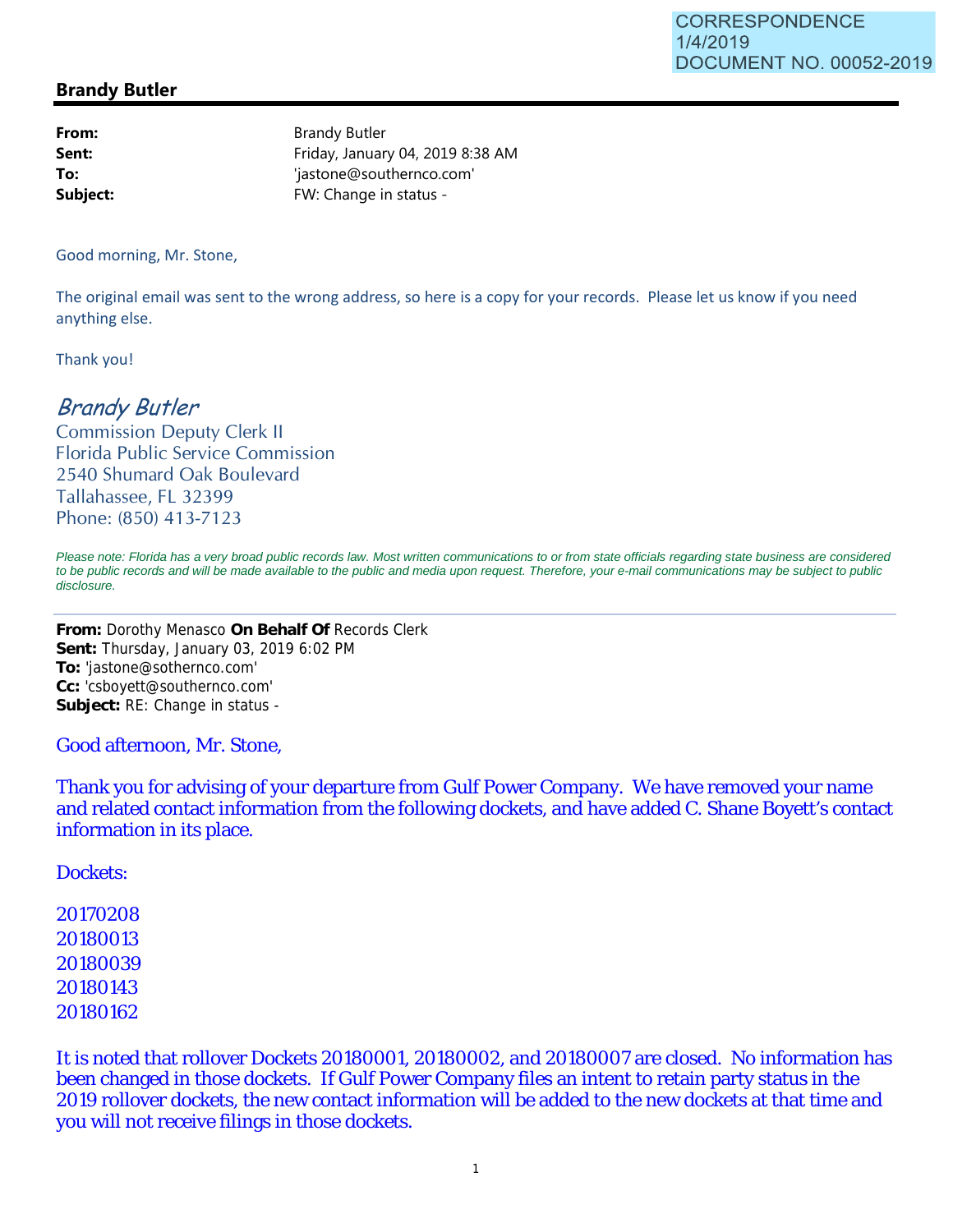# I hope you find this information helpful,

# Dorothy Menasco

Office of Commission Clerk Florida Public Service Commission 2540 Shumard Oak Blvd. Tallahassee, Florida 32399-0850 (850) 413-6770

*Please note: Florida has a very broad public records law. Most written communications to or from state officials regarding state business are considered*  to be public records and will be made available to the public and media upon request. Therefore, your e-mail communications may be subject to public *disclosure.*

**From:** Stone, Jeff A. [mailto:jastone@southernco.COM] **Sent:** Wednesday, January 02, 2019 5:33 PM **To:** Records Clerk **Cc:** Russell.Badders@nexteraenergy.com; Holly.Henderson@nexteraenergy.com; Charles.Boyett@nexteraenergy.com; Griffin, Steven R. (Beggs & Lane) **Subject:** Change in status - **Importance:** High

This will serve to advise the Florida Public Service Commission that as of January 1, 2019, I am no longer legal counsel to, employed by or otherwise affiliated with Gulf Power Company. Please remove my name from all prospective notices associated with Gulf Power Company, including without limitation, the dockets referenced in the attached email notices. If anything further is needed from me in this regard, please let me know. Thank you.

Very truly yours,

#### Jeffrey A. Stone

Vice President & Corporate Secretary Chief Compliance Officer Mississippi Power Company 2992 West Beach Boulevard, Bin MPC 1080 6D Gulfport, MS 39501-1907 Tel 228.865.5050 Mobile 850.982.0178 jastone@southernco.com